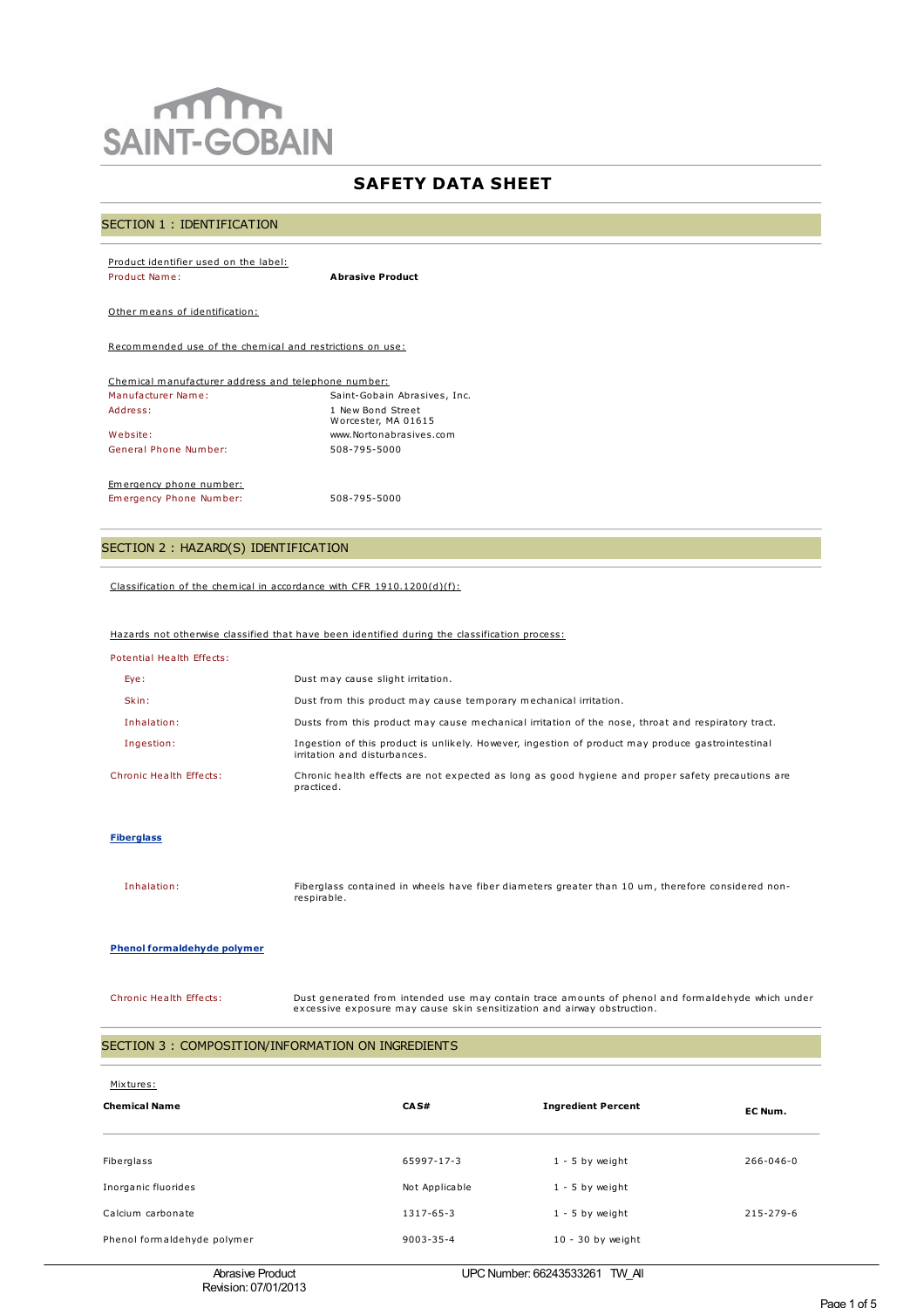| Sulfates/Sulfides           | No Data    | $1 - 5$ by weight    |           |
|-----------------------------|------------|----------------------|-----------|
| Aluminum Oxide, Non-fibrous | 1344-28-1  | $60 - 100$ by weight | 215-691-6 |
| Titanium dioxide            | 13463-67-7 | $1 - 5$ by weight    | 236-675-5 |

## SECTION 4 : FIRST AID MEASURES

| Description of necessary measures: |                                                                                                                                                                                                                                          |
|------------------------------------|------------------------------------------------------------------------------------------------------------------------------------------------------------------------------------------------------------------------------------------|
| Eve Contact:                       | Immediately flush eyes with plenty of water for at least 15 to 20 minutes. Ensure adequate flushing of<br>the eyes by separating the eyelids with fingers.<br>Get medical attention, if irritation or symptoms of overexposure persists. |
| Skin Contact:                      | Immediately wash skin with soap and plenty of water.<br>Get medical attention if irritation develops or persists.                                                                                                                        |
| Inhalation:                        | If dust from cutting or drilling is inhaled, remove the affected person to fresh air. If symptoms persist,<br>get medical attention.                                                                                                     |
| Ingestion:                         | Accidental ingestion of this material is unlikely. If this does occur, watch person for several days to<br>make sure intestinal blockage does not occur. If symptoms persist, call a physician.                                          |

| Indication of immediate medical attention and special treatment needed: |  |  |
|-------------------------------------------------------------------------|--|--|
|                                                                         |  |  |

Note to Physicians: No information available.

# SECTION 5 : FIRE FIGHTING MEASURES

#### Suitable and unsuitable extinguishing media:

| Suitable Extinguishing Media:   | Use any extinguishing media appropriate for the surrounding fires. |
|---------------------------------|--------------------------------------------------------------------|
| Unsuitable extinguishing media: | None.                                                              |

#### Special protective equipment and precautions for fire-fighters:

| Protective Equipment: |   | As in any fire, wear self-contained breathing apparatus pressure-demand, MSHA/NIOSH (approved or<br>equivalent) and full protective gear. |
|-----------------------|---|-------------------------------------------------------------------------------------------------------------------------------------------|
| <b>NFPA Ratings:</b>  |   |                                                                                                                                           |
| <b>NFPA Health:</b>   |   |                                                                                                                                           |
| NFPA Flammability:    | 0 |                                                                                                                                           |
| NFPA Reactivity:      |   |                                                                                                                                           |
| NFPA Other:           |   |                                                                                                                                           |

#### SECTION 6 : ACCIDENTAL RELEASE MEASURES

| Methods and materials for containment and cleaning up: |                                                                                                                                                                                                                                               |  |  |  |
|--------------------------------------------------------|-----------------------------------------------------------------------------------------------------------------------------------------------------------------------------------------------------------------------------------------------|--|--|--|
| Methods for containment:                               | Containment of this material should not be necessary.                                                                                                                                                                                         |  |  |  |
| Methods for cleanup:                                   | Shovel or sweep up for re-use or disposal. Avoid creating dusty conditions.<br>Evaluate residue to determine if it is a hazardous waste by characteristic.<br>Dispose of in accordance with Local, State, Federal and Provincial regulations. |  |  |  |

#### SECTION 7 : HANDLING and STORAGE

| Precautions for safe handling:                                |                                                                                                                                                                                                                                                                                                                                                                                                                                                                                                                                                                                                                                                                                       |
|---------------------------------------------------------------|---------------------------------------------------------------------------------------------------------------------------------------------------------------------------------------------------------------------------------------------------------------------------------------------------------------------------------------------------------------------------------------------------------------------------------------------------------------------------------------------------------------------------------------------------------------------------------------------------------------------------------------------------------------------------------------|
| Handling:                                                     | Always HANDLE AND STORE wheels in a CAREFUL manner.<br>Always VISUALLY INSPECT all wheels before mounting.<br>Always CHECK MACHINE SPEED against the established maximum safe operating speed MARKED ON<br>THE WHEEL.<br>Always CHECK MOUNTING FLANGES for equal and correct diameter.<br>Always USE MOUNTING BLOTTERS.<br>Always be sure WORK REST is properly adjusted.<br>Always USE A SAFETY GUARD covering at least one-half of the grinding wheel.<br>Always allow NEWLY MOUNTED WHEELS to run at operating speed, with quard in place, for at least one<br>minute before arindina.<br>Always TURN OFF COOLANT before stopping wheel to avoid creating an out-of-balance wheel. |
| Hygiene Practices:                                            | Wear suitable gloves and eye/face protection.                                                                                                                                                                                                                                                                                                                                                                                                                                                                                                                                                                                                                                         |
| Conditions for safe storage, including any incompatibilities: |                                                                                                                                                                                                                                                                                                                                                                                                                                                                                                                                                                                                                                                                                       |
| Storage:                                                      | No special storage conditions required.                                                                                                                                                                                                                                                                                                                                                                                                                                                                                                                                                                                                                                               |

#### SECTION 8: EXPOSURE CONTROLS, PERSONAL PROTECTION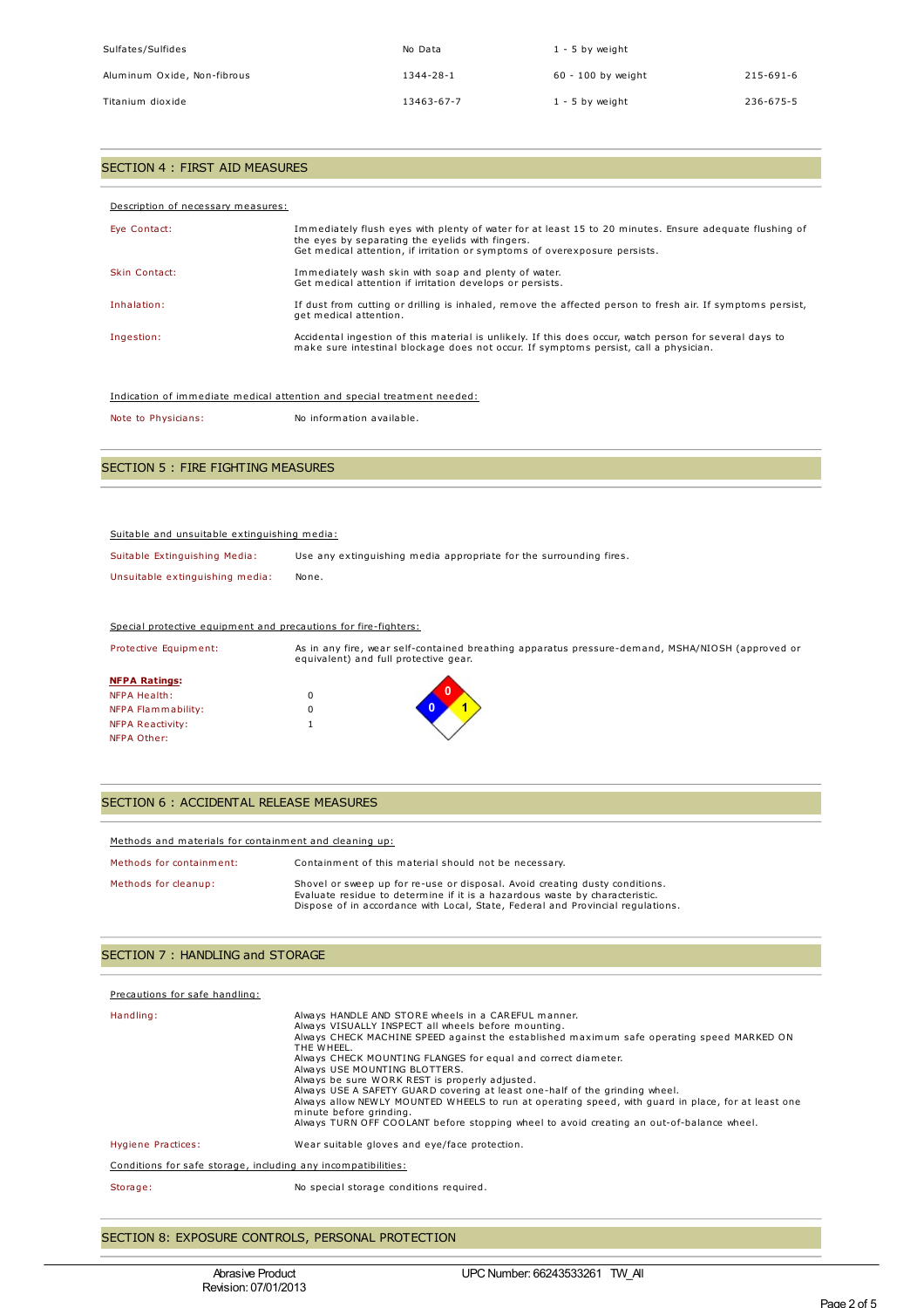EXPOSURE GUIDELINES:

| Ingredient                      | <b>Guideline OSHA</b>                                                                             | <b>Guideline NIOSH</b>                        | <b>Guideline ACGIH</b>                                                                                                                                                        | Quebec Canada                                       | <b>Ontario Canada</b>                                |
|---------------------------------|---------------------------------------------------------------------------------------------------|-----------------------------------------------|-------------------------------------------------------------------------------------------------------------------------------------------------------------------------------|-----------------------------------------------------|------------------------------------------------------|
| <b>Fiberglass</b>               | PEL-TWA: 1 f/cc as<br>Continuous filament<br>glass                                                |                                               | TLV-TWA: 1 f/cc as<br>Continuous filament<br>glass<br>TLV-TWA: 5 mg/m3 as<br>Continuous filament<br>glass                                                                     |                                                     |                                                      |
| Inorganic fluorides             | PEL-TWA 2.5 mg/m3                                                                                 | REL-TWA 2.5 mg/m3                             | TLV-TWA 2.5 mg/m3                                                                                                                                                             |                                                     |                                                      |
| Calcium carbonate               |                                                                                                   |                                               |                                                                                                                                                                               | VEMP-TWA: 10<br>mg/m3 Total<br>particulate/dust (T) |                                                      |
| Aluminum Oxide, Non-<br>fibrous | PEL-TWA: 5 mg/m3<br>Respirable fraction (R)<br>PEL-TWA: 15 mg/m3<br>Total particulate/dust<br>(T) |                                               | TLV-TWA: 10 mg/m3                                                                                                                                                             | VEMP-TWA: 10<br>mg/m3 Total<br>particulate/dust (T) | OEL-TWAEV: 10<br>mg/m3 Total<br>particulate/dust (T) |
| Titanium dioxide                |                                                                                                   |                                               | TLV-TWA: 10 mg/m3                                                                                                                                                             | VEMP-TWA: 10<br>mg/m3 Total<br>particulate/dust (T) | OEL-TWAEV: 10<br>mg/m3 Total<br>particulate/dust (T) |
| Ingredient                      | Alberta Canada                                                                                    | Mexico                                        | <b>British Columbia</b><br>Canada                                                                                                                                             |                                                     |                                                      |
| Calcium carbonate               | OEL-TWA: 10 mg/m3                                                                                 |                                               | OEL-TWA: 10 mg/m3<br>Total particulate/dust<br>(T)<br>OEL-TWA: 3 mg/m3<br>Respirable fraction (R)<br>OEL-STEL: 20 mg/m3<br>Total particulate/dust<br>(T)                      |                                                     |                                                      |
| Aluminum Oxide, Non-<br>fibrous | OEL-TWA: 10 mg/m3                                                                                 | MPE-PPT: 0.1 mg/m3<br>Respirable fraction (R) | OEL-TWA: 3 mg/m3<br>Respirable fraction (R)<br>OEL-TWA: 10 mg/m3<br>OEL-TWA: 10 mg/m3<br>Total particulate/dust<br>(T)<br>OEL-STEL: 20 mg/m3<br>Total particulate/dust<br>(T) |                                                     |                                                      |
| Titanium dioxide                | OEL-TWA: 10 mg/m3<br>Total particulate/dust<br>(T)                                                | MPE-PPT: 0.1 mg/m3<br>Respirable fraction (R) | OEL-TWA: 10 mg/m3<br>Total particulate/dust<br>(T)<br>OEL-TWA: 3 mg/m3<br>Respirable fraction (R)                                                                             |                                                     |                                                      |

Appropriate engineering controls:

Engineering Controls: General dilution ventilation and/or local exhaust ventilation should be provided as necessary to maintain exposures below occupational exposure limits.

| Individual protection measures:        |                                                                                                                                                                                                                                                  |
|----------------------------------------|--------------------------------------------------------------------------------------------------------------------------------------------------------------------------------------------------------------------------------------------------|
| Eye/Face Protection:                   | Always WEAR SAFETY GLASSES or some type of eye protection when grinding.                                                                                                                                                                         |
| Skin Protection Description:           | Protective gloves.<br>Long sleeved shirt and long pants.                                                                                                                                                                                         |
| Respiratory Protection:                | When workers are facing airborne particulate/dust concentrations above the exposure limit they must<br>use appropriate certified respirators.<br>A properly fitted NIOSH approved disposable N 95 type dust respirator or better is recommended. |
| Other Protective:                      | Use of this product may create elevated sound levels. Hearing protection should be worn where<br>required (see OSHA 29 CFR 1910.134 and other applicable requlations).                                                                           |
| <b>General Hygiene Considerations:</b> | Handle in accordance with good industrial hygiene and safety practice.<br>Remove and wash contaminated clothing before re-use.<br>Avoid getting dust into boots and gloves through wrist bands and pant tucks.                                   |

## SECTION 9 : PHYSICAL and CHEMICAL PROPERTIES

| PHYSICAL AND CHEMICAL PROPERTIES: |                 |  |
|-----------------------------------|-----------------|--|
| Physical State Appearance:        | Solid article.  |  |
| Odor:                             | Odorless.       |  |
| Flash Point:                      | Does not apply. |  |
| Lower Flammable/Explosive Limit:  | Not available.  |  |
| Upper Flammable/Explosive Limit:  | Not available.  |  |
| Auto Ignition Temperature:        | Not determined. |  |

# SECTION 10 : STABILITY and REACTIVITY

| Chemical Stability:                 |                                                                                                                                                                                                                                        |
|-------------------------------------|----------------------------------------------------------------------------------------------------------------------------------------------------------------------------------------------------------------------------------------|
| <b>Chemical Stability:</b>          | Stable under normal conditions.                                                                                                                                                                                                        |
| Possibility of hazardous reactions: |                                                                                                                                                                                                                                        |
| Hazardous Polymerization:           | Hazardous polymerization does not occur.                                                                                                                                                                                               |
| Hazardous Decomposition Products:   |                                                                                                                                                                                                                                        |
| Special Decomposition Products:     | In use, dust and decomposing odors may be generated. In most cases, the material removed from<br>the workplace will be significantly greater than the grinding wheel components. Coolants may produce<br>other decomposition products. |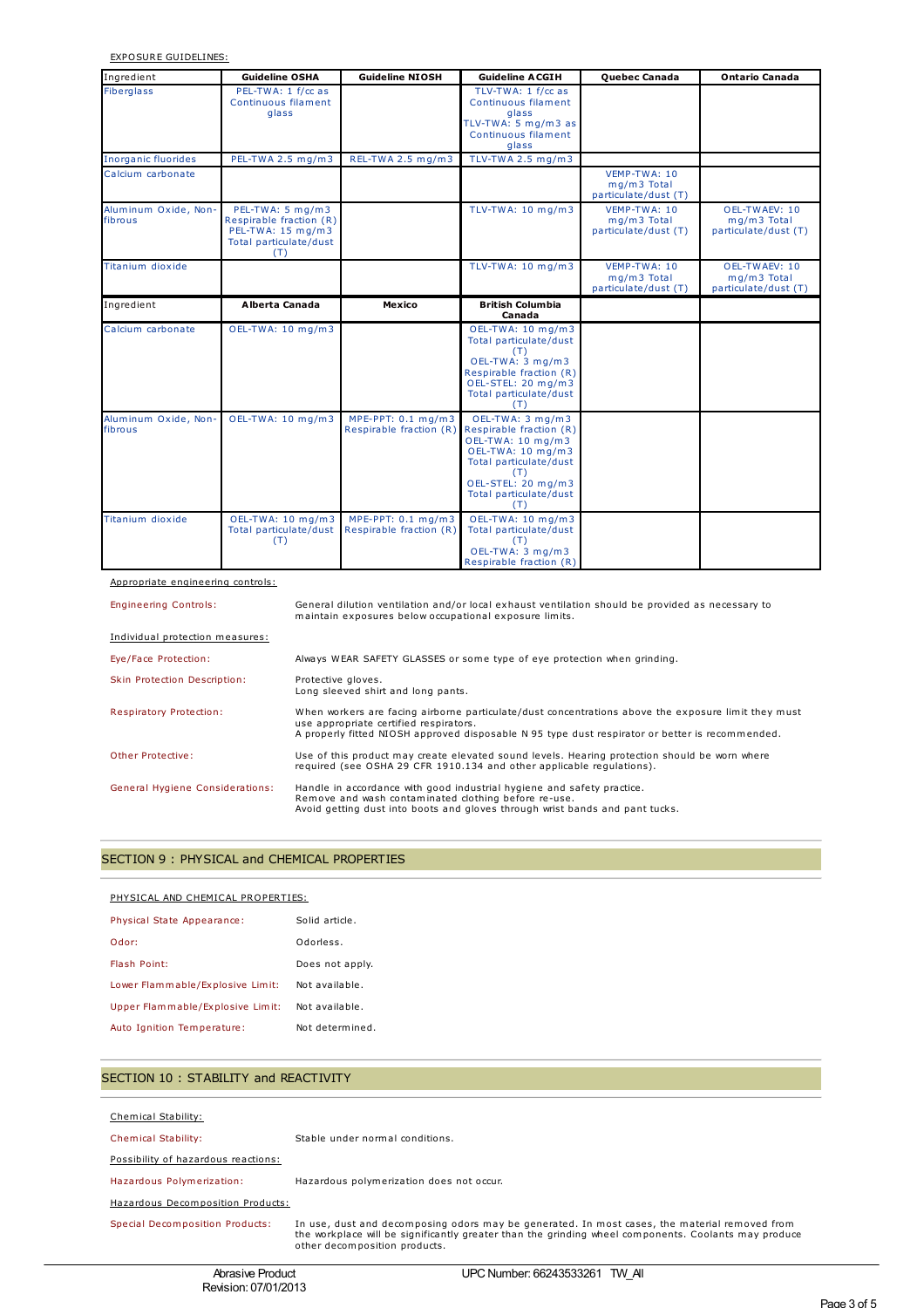#### SECTION 11 : TOXICOLOGICAL INFORMATION

## TOXICOLOGICAL INFORMATION:

Acute Toxicity: This product has not been tested for its toxicity.

| <b>Carcinogens:</b>         |                                                    |              |             |             |            |                                                    |
|-----------------------------|----------------------------------------------------|--------------|-------------|-------------|------------|----------------------------------------------------|
|                             | <b>ACGIH</b>                                       | <b>NIOSH</b> | <b>OSHA</b> | <b>IARC</b> | <b>NTP</b> | <b>MEXICO</b>                                      |
| Aluminum Oxide, Non-fibrous | A4 Not<br>Classifiable as a<br>Human<br>Carcinogen | No Data      | No Data     | No Data     | No Data    | A4 Not<br>Classifiable as a<br>Human<br>Carcinogen |
| Titanium dioxide            | No Data                                            | No Data      | No Data     | No Data     | No Data    | A4 Not<br>Classifiable as a<br>Human<br>Carcinogen |

| <b>Fiberglass:</b>                  |                                                                                                                                                                                                                                                        |
|-------------------------------------|--------------------------------------------------------------------------------------------------------------------------------------------------------------------------------------------------------------------------------------------------------|
| <b>RTECS Number:</b>                | LK3651000                                                                                                                                                                                                                                              |
| Calcium carbonate:                  |                                                                                                                                                                                                                                                        |
| <b>RTECS Number:</b>                | EV9580000                                                                                                                                                                                                                                              |
| <b>Phenol formaldehyde polymer:</b> |                                                                                                                                                                                                                                                        |
| <b>RTECS Number:</b>                | SM8542500                                                                                                                                                                                                                                              |
| Skin:                               | Administration onto the skin - Rat LD50 : $>2$ qm/kg [Details of toxic effects not reported other than<br>lethal dose value ] (RTECS)                                                                                                                  |
| Ingestion:                          | Oral - Rat LD50 : >5 gm/kg [Details of toxic effects not reported other than lethal dose value ]<br>(RTECS)                                                                                                                                            |
| <b>Aluminum Oxide, Non-fibrous:</b> |                                                                                                                                                                                                                                                        |
| <b>RTECS Number:</b>                | BD1200000                                                                                                                                                                                                                                              |
| Inhalation:                         | Inhalation - Rat TCLo: 200 mg/m3/5H/28W (Intermittent) [Lungs, Thorax, or Respiration - Structural<br>or functional change in trachea or bronchi; Lungs, Thorax, or Respiration - Chronic pulmonary edema;<br>Related to Chronic Data - death] (RTECS) |
| <b>Titanium dioxide:</b>            |                                                                                                                                                                                                                                                        |
| <b>RTECS Number:</b>                | XR2275000                                                                                                                                                                                                                                              |
| Skin:                               | Skin - Human Standard Draize test. : 300 ug/3D-I - [mild] (RTECS)                                                                                                                                                                                      |
| Inhalation:                         | Inhalation - Rat TCLo - Lowest published toxic concentration: 1 mg/kg - [Lungs, Thorax, or Respiration<br>- Other changes Biochemical - Metabolism (Intermediary) - Effect on inflammation or mediation of<br>inflammation ] (RTECS)                   |
| Ingestion:                          | Oral - Rodent rat TDLo - Lowest published toxic dose: 60 qm/kq - [Gastrointestinal - Hypermotility,<br>diarrhea Gastrointestinal - Other changes ] (RTECS)                                                                                             |

#### SECTION 12 : ECOLOGICAL INFORMATION

Persistence and degradability:

Biodegradation: Vitrified products do not appreciably decay.

## SECTION 13 : DISPOSAL CONSIDERATIONS

#### Description of waste:

Waste Disposal: Use standard landfill methods consistent with applicable Federal, State, Provincial and local laws.

| DOT Shipping Name:      | Not regulated as hazardous material for transportation.                               |
|-------------------------|---------------------------------------------------------------------------------------|
| DOT UN Number:          | Not regulated as hazardous material for transportation.                               |
| IATA Shipping Name:     | Not regulated as hazardous material for transportation.                               |
| Canadian Shipping Name: | This product is Not Regulated under the Transportation of Dangerous Goods Act. (CAN). |

Safety, health and environmental regulations specific for the product:

## **Fiberglass :**